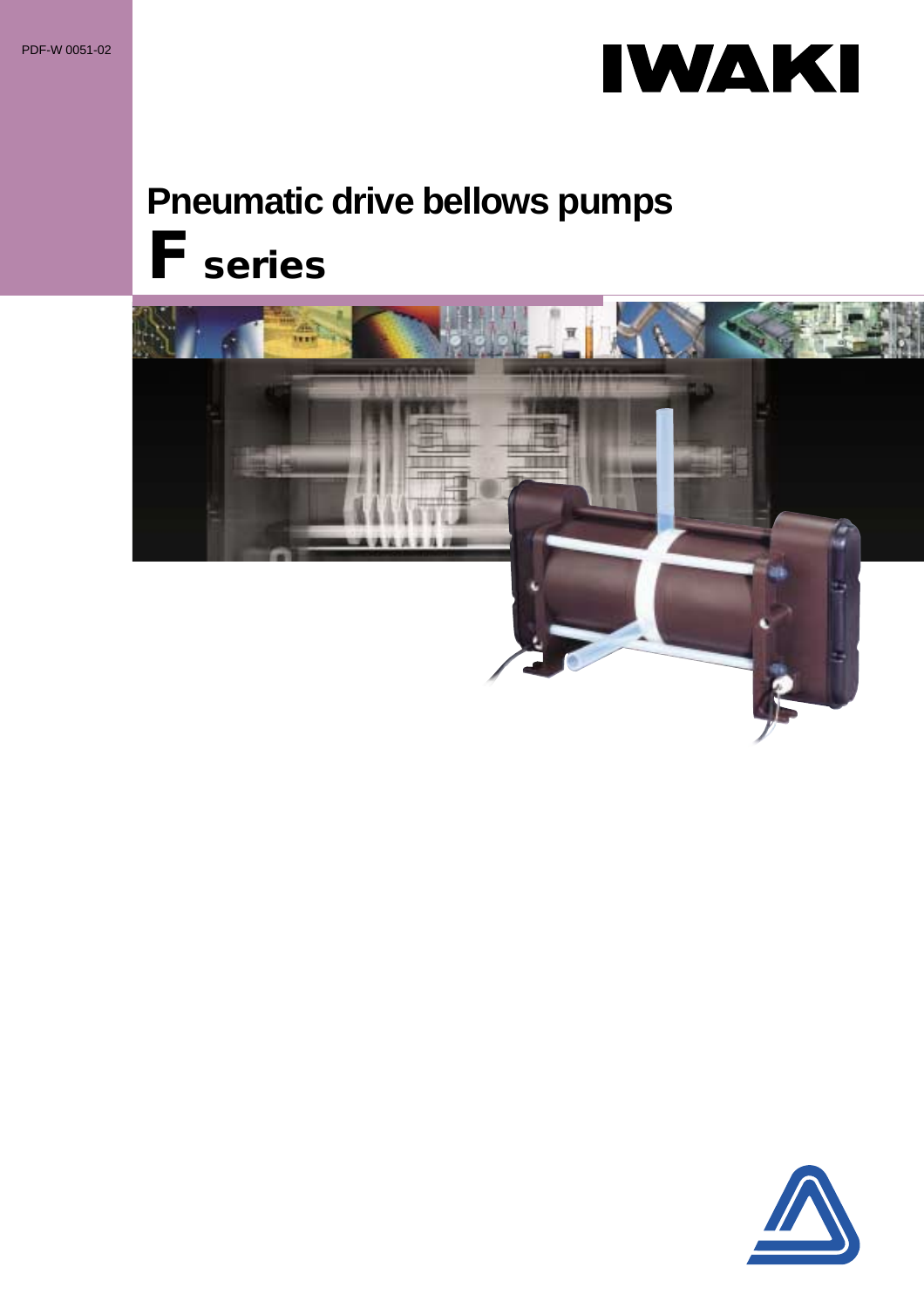# For ultrapure chemical delivery in semiconductor processing

The F series comprises pneumatic drive bellows pumps designed for use in semiconductor manufacturing processes. Iwaki pneumatic drive bellows pumps were introduced to the market over 20 years ago; since then we have actively developed and improved products in step with rapidly changing market needs. Over 20 models of pumps are available.

Their quality and performance are recognized and highly rated by device manufacturers all over the world.

Not only pumps, but peripheral devices such as controllers, dampeners and liquid chemical supply systems have been developed to augment a well rounded portfolio of quality equipment for wet process and surface preparation.



#### **Guideline for pump selection**

| Max. discharge capacity (L/min)  |                                        |     |                        |  | Main materials |            |  |  |
|----------------------------------|----------------------------------------|-----|------------------------|--|----------------|------------|--|--|
| Max. supplied air pressure (MPa) | Max. air consumption (NL/min)<br>Model |     | Temperature range (°C) |  | <b>PTFE</b>    | <b>PFA</b> |  |  |
| 80<br>0.5                        | <b>FW</b>                              | 820 |                        |  | $10 - 100$     |            |  |  |
| 40<br>0.5                        | <b>FW-H</b>                            | 480 |                        |  |                | 10 - 180   |  |  |
| 22<br>0.3                        | FF                                     | 180 |                        |  | $5 - 100$      |            |  |  |
| 40<br>0.2                        | FF-H                                   | 200 |                        |  |                | 20 - 180   |  |  |
| 40<br>0.4                        | FA                                     | 200 |                        |  | $5 - 100$      |            |  |  |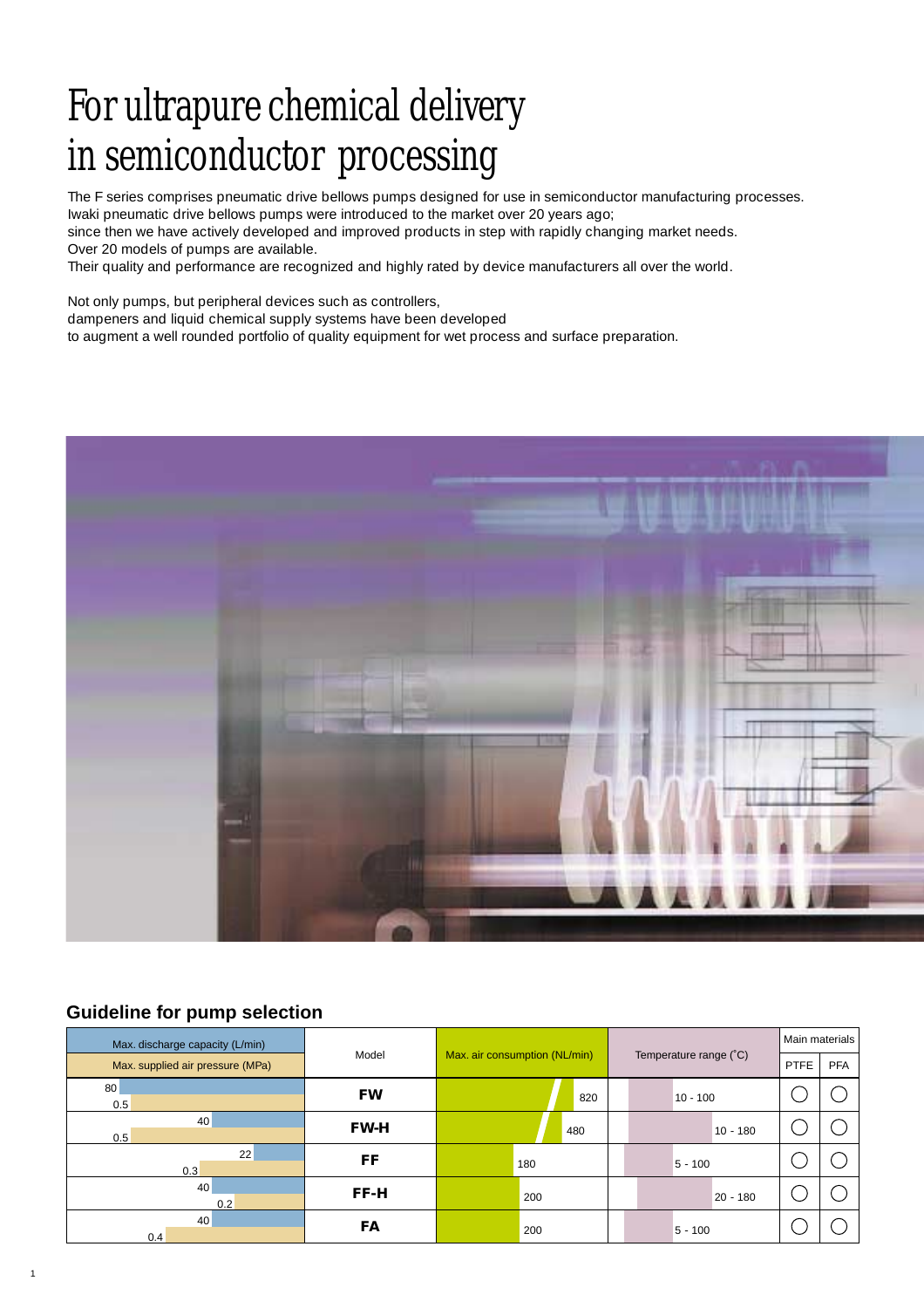#### **Contamination-free Design**

All the wetted parts are made of fluororesin which is highly resistant to chemical attack and heat. Fiercely corrosive liquids are safety transfer with less particle matter being produced.

#### **Sensor-drive System**

The pump is driven by a built in stroke sensor located away from the liquid path. The operation is reliable and the pumps function with stability even at low stroke rates.

#### **Built-in Leak Sensor**

As standard equipment, all the models have leak sensors which are ensured to react promptly if the bellows are damaged.

#### **Enhanced Accessories**

Dampeners, controllers and other accessories have been improved and refined. Their use minimizes particle production and extends the life of the bellows.



#### **Application**  $\bigcirc$  Usable  $\bigcirc$  Usable depend on condition

|                                       |                             | <b>FW</b> | <b>FW-H</b> | FF | FF-H | FA | <b>CFD</b> |
|---------------------------------------|-----------------------------|-----------|-------------|----|------|----|------------|
| Wafer wet-bench                       | Cleaning<br>(Batch process) |           |             |    |      |    |            |
|                                       | Cleaning<br>(Single wafer)  |           |             |    |      |    |            |
| Chemical supply equipment             |                             |           |             |    |      |    |            |
| Mixed-liquid circulation<br>/Transfer |                             |           |             |    |      |    |            |
| CMP process                           | Cleaning                    |           |             |    |      |    |            |
| Chemical repleshing equipment         |                             |           |             |    |      |    |            |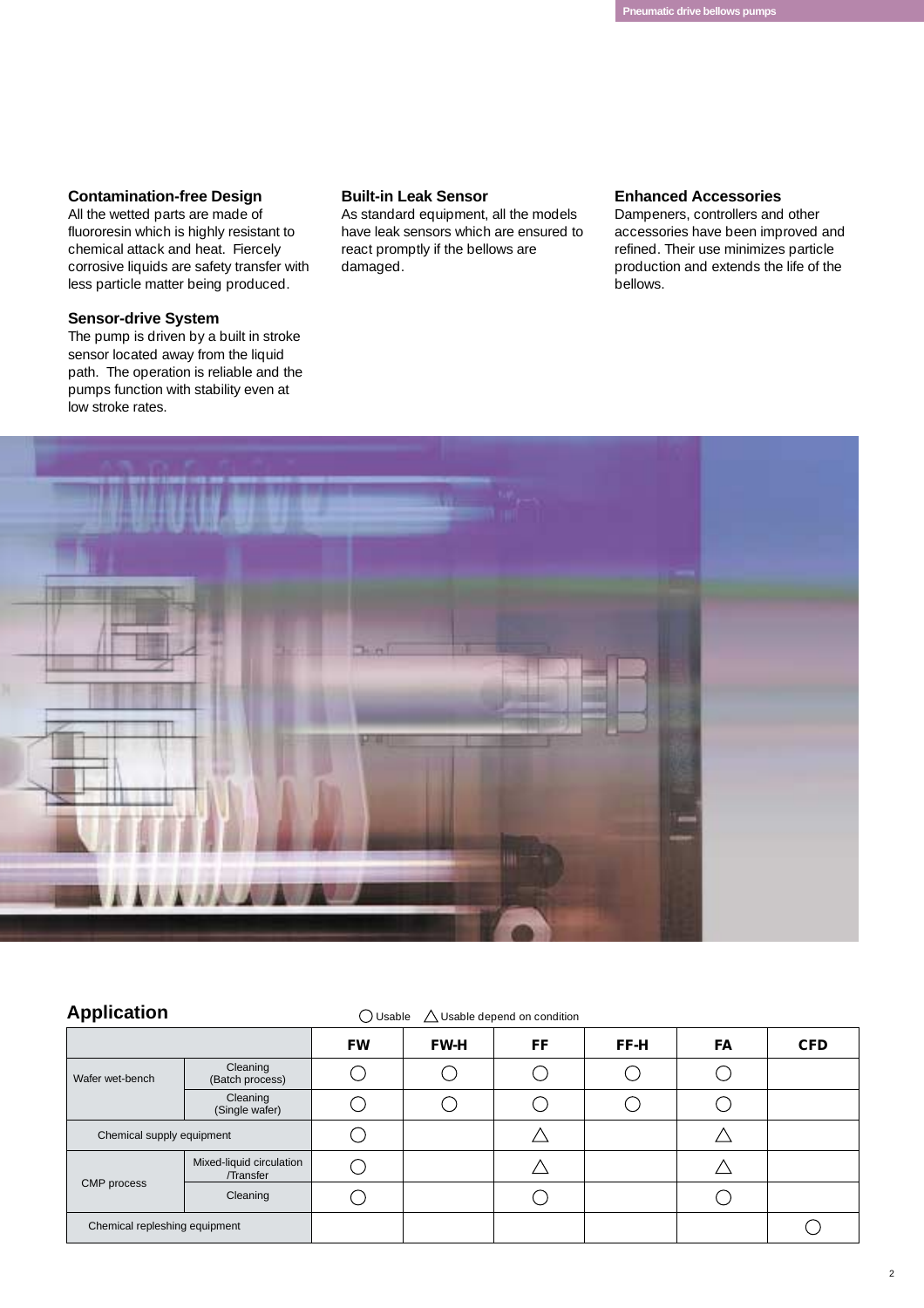### Example of Installation





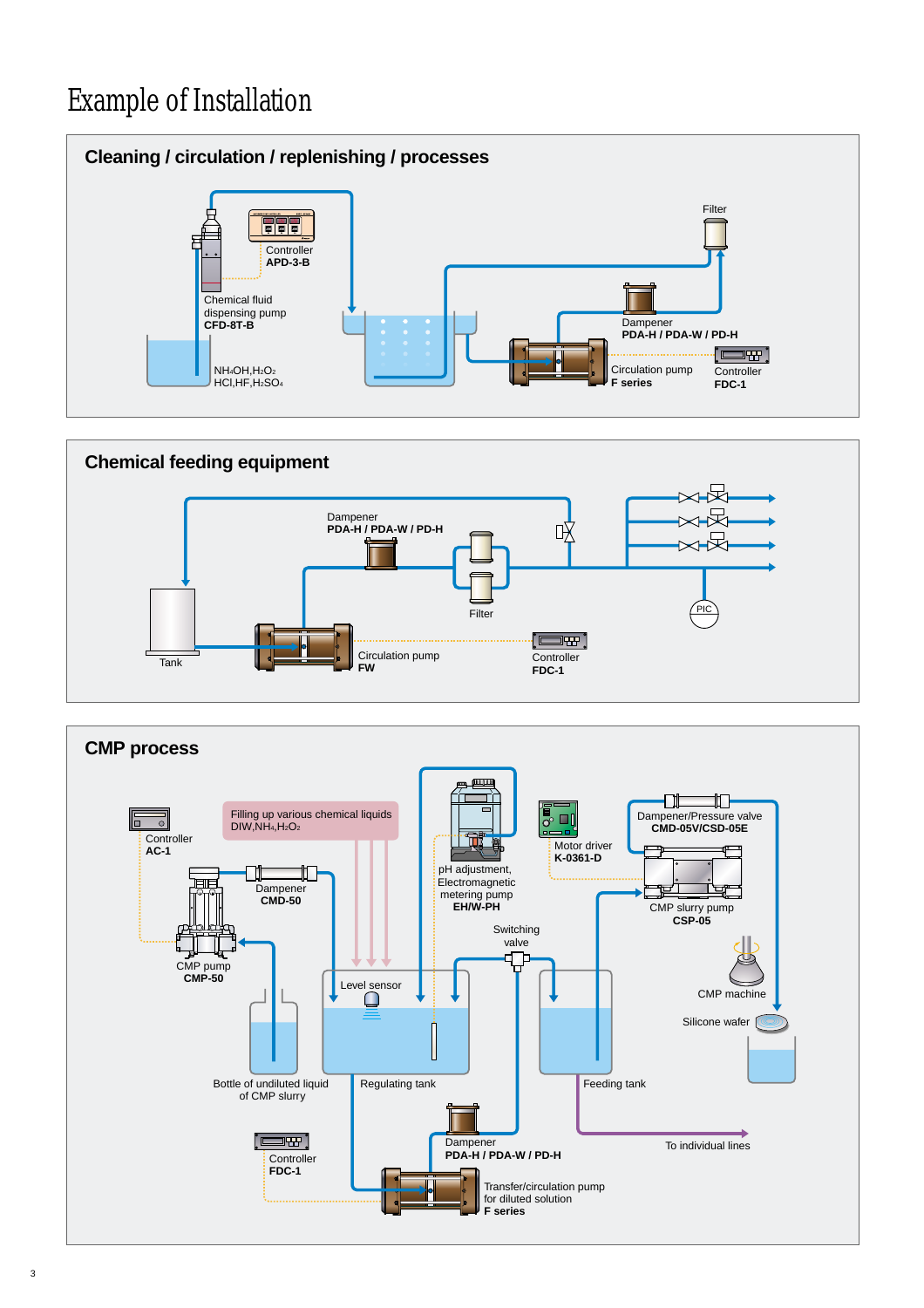## Robust bellows design advances high pressure performance and service life



### **Pneumatic drive bellows pumps FW FW-H**

The adoption of thick bellows enables the pump to discharge liquid under pressure as high as 0.45 MPa maximum. Moreover, the bellows have three or four times as long a life as a diaphragm. Thus, the downtime can be substantially reduced.

In addition to its use in feeding chemical liquid, the FW series specified for high pressure and medium temperature (10 to 100˚C) is usable in a cleaning system and for the circulation of CMP slurry liquid and the FW-H series for high pressure and high temperature (10 to 180˚C) is usable as a circulation pump in a cleaning system.

The fitting portions for suction and discharge are of PFA tubular structure formed integrally. This prevents particles from accumulating and allows joints available on the market to be used.

When connected to a special controller, the discharge can be controlled and monitored easily.

#### **Construction and materials**

1 Pump head PTFE(Tube: PFA)

- Valve Valve case PTFE PTFE **2**
- 4 Bellows PTFF **3**



#### **Specifications**

| <b>Model</b>                 |              | <b>FW-20</b>              | <b>FW-40</b>   | <b>FW-80</b>          |                | <b>FW-20H</b>       |                 |                | <b>FW-40H</b>             |                 |
|------------------------------|--------------|---------------------------|----------------|-----------------------|----------------|---------------------|-----------------|----------------|---------------------------|-----------------|
| Max. discharge capacity      | L/min        | 20                        | 40             | 80                    |                | 20                  |                 |                | 40                        |                 |
| Liquid temperature range     | $\sim$<br>ι. | 10 to 100                 | 10 to 100      | 10 to 80              | 10 to 100      | 101 to 150          | 151 to 180      | 10 to 100      | 101 to 150                | 151 to 180      |
| Max. supplied air pressure   | MPa          | $0.2$ to $0.5$            | $0.2$ to $0.5$ | $0.2$ to $0.5$        | $0.2$ to $0.5$ | $0.15$ to $0.3$     | $0.15$ to $0.2$ | $0.2$ to $0.5$ | $0.15$ to $0.3$           | $0.15$ to $0.2$ |
| Max. stroke speed            | spm          | 120                       | 80             | 80                    |                | 120                 |                 |                | 80                        |                 |
| Max. air consumption         | NL/min       | 330                       | 480            | 820                   | 330            | 200                 | 140             | 480            | 300                       | 220             |
| Pump connection size         |              | $019$ X $016$<br>PFA tube |                | ด25 X ด22<br>PFA tube |                | g19Xg16<br>PFA tube |                 |                | $025$ X $022$<br>PFA tube |                 |
| Supplied air connection size |              | Rc1/4                     | Rc3/8          | Rc1/2                 |                | Rc1/4               |                 |                | Rc3/8                     |                 |

Note: Max. discharge capacity shows when pumping clear water at 20˚C.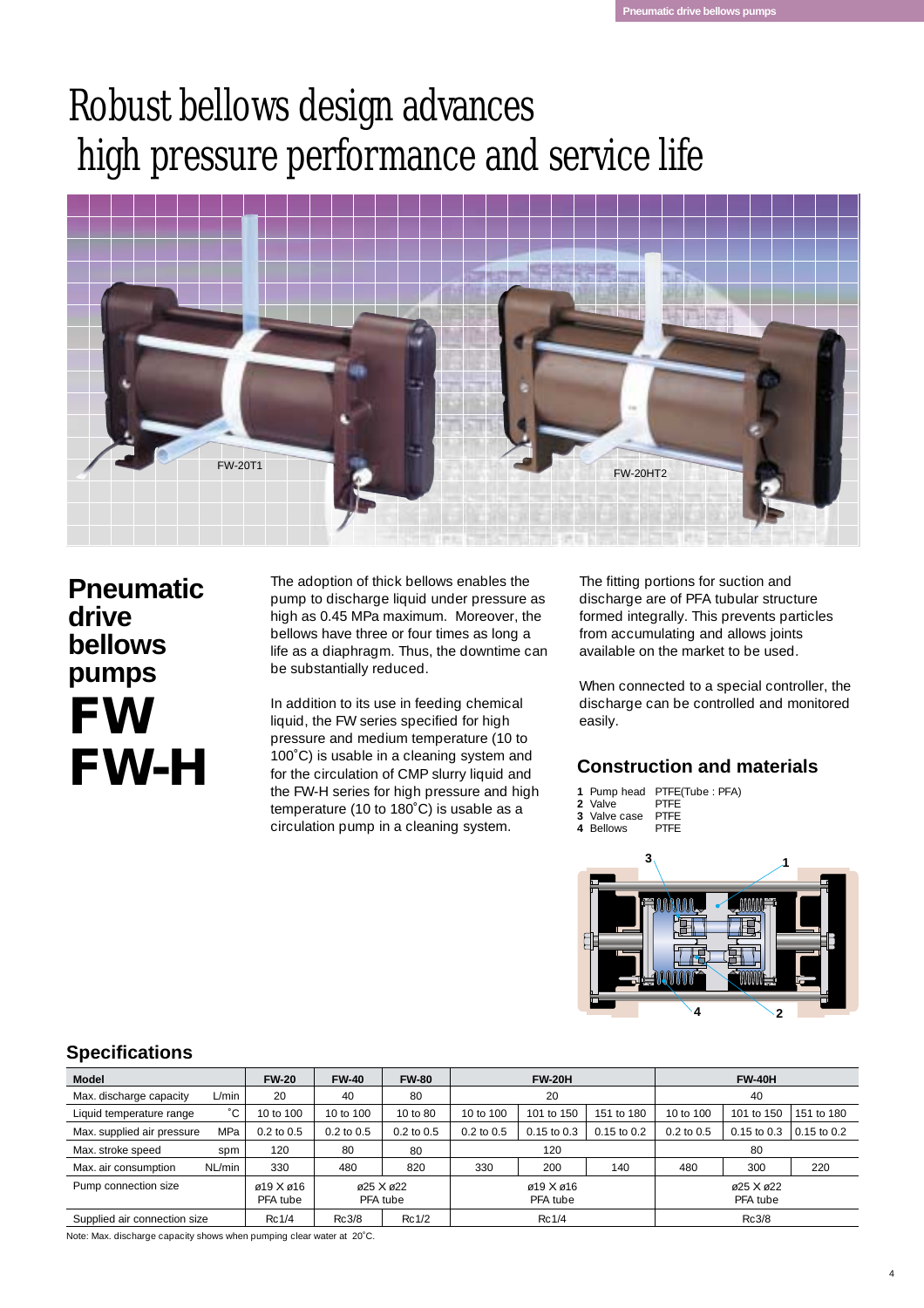### Energy saving design to consume less air



**Pneumatic drive bellows pumps FF FF-H**

The FF series are specified for use with medium temperature liquids (The PVC cylinder type: 5 to 50˚C; Al cylinder type: 5 to 100˚C) and the FF-H series are designed to handle a wide range of chemical liquids ranging from ordinary temperatures to high temperatures (20 to 180˚C).

The liquid end parts are made entirely from fluororesin and free from contamination as they are designed so as to use neither rubber nor metal. As the bellows are completely welded with the body of the FF-H series, there is no leakage due to heat cycles. The dead volume of air is minimized for saving the consumption of air.

The packing of the pump shaft can be replaced with a new one easily, without disassembling the pump.

The suction port and discharge port are of PFA tubular structure in the FF-H series. For the FF series, a tubular structure type and pump attached with special fitting are available.

When connected to a special controller, the discharge can be controlled and monitored easily.

#### **Construction and materials**



#### **Specifications**

| Model                                    | FF-10BT/CT                     | FF-20BT/CT                        | <b>FF-10HT</b>                 | <b>FF-20HT</b> | <b>FF-40HT</b>    |  |
|------------------------------------------|--------------------------------|-----------------------------------|--------------------------------|----------------|-------------------|--|
| Max. discharge capacity<br>L/min         | 10                             | 22                                | 10                             | 20             | 40                |  |
| $\sim$<br>Liquid temperature range       |                                | B type: 5 to 100 C type: 5 to 50* | 20 to 180                      |                |                   |  |
| Max. supplied air pressure<br><b>MPa</b> | 0.3                            |                                   | 0.2                            |                |                   |  |
| Max. stroke speed.<br>spm                |                                | 120                               | 12C                            | 80             |                   |  |
| NL/min<br>Max. air consumption           | 90                             | 180                               | 80                             | 150            | 200               |  |
| Pump connection size                     | 1/2" PFA tube<br>3/4" PFA tube |                                   | 3/4" PFA tube<br>1/2" PFA tube |                | ø25 X ø22PFA tube |  |
| Supplied air connection size<br>Rc1/4    |                                |                                   | Rc1/4                          | Rc3/8          |                   |  |

\* The cylinder of the "B" type is made of aluminum and tetrafluororesin and that of the "C" type is of PVC. Note: Max. discharge capacity shows when pumping clear water at 20˚C.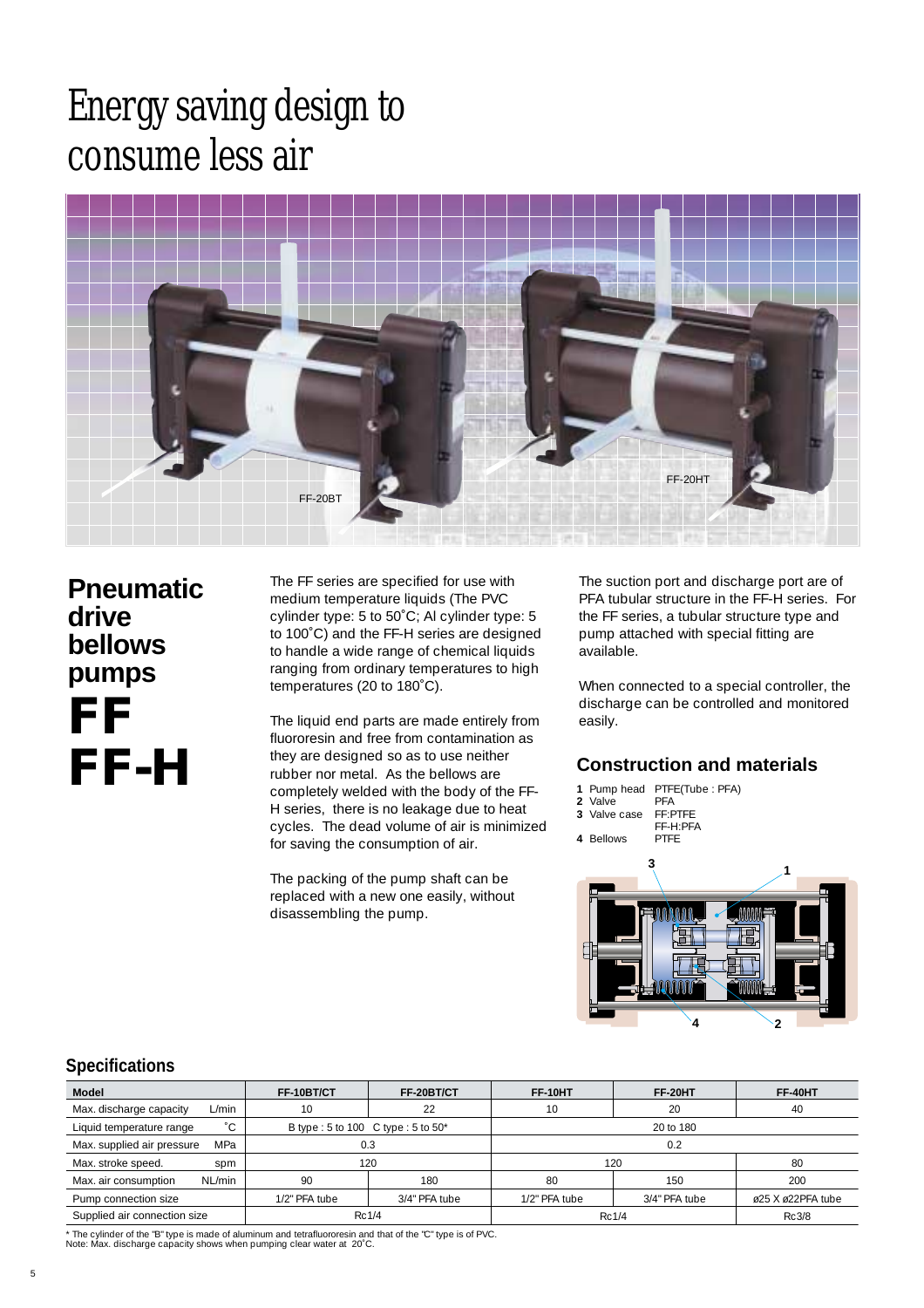### Two models for circulating medium temperature liquid



### **Pneumatic drive bellows pumps FA**

There are two standardized models; the FA-2E, a lateral type for a low flow rate, and the FA-40VEW, a vertical type for a high flow rate. The FA-2E employs a spray system for single wafer processing while the FA-40VEW is suitable for cleaning 200/300 mm wafers.

H-shaped thick bellows are used(Only FA-40VEW). They have excellent resistance to high pressure and a long life to withstand continuous long-time operation. When connected to a special controller, the discharge can be controlled and monitored easily.

#### **Construction and materials**

**1**

**3**

**4**

| 1 Pump head PTFE |  |
|------------------|--|
|------------------|--|

- Valve **2** PFA
- Valve case **3** FA-2E : PFA FA-40VEW : PTFE
- 4 Bellows PTFE





#### **Specifications**

| <b>Model</b>                 |        | $FA-2E$      | FA-40VEW     |  |  |
|------------------------------|--------|--------------|--------------|--|--|
| Max. discharge capacity      | L/min  |              | 40           |  |  |
| Liquid temperature range     | $\sim$ | 5 to 100     |              |  |  |
| Max. supplied air pressure   | MPa    | 0.4          |              |  |  |
| Max. stroke speed            | spm    | 150          | 80           |  |  |
| Max. air consumption         | NL/min | 50           | 200          |  |  |
| Pump connection size         |        | <b>Rc1/8</b> | Rc1          |  |  |
| Supplied air connection size |        | <b>Rc1/4</b> | <b>Rc3/8</b> |  |  |

Note: Max. discharge capacity shows when pumping clear water at 20˚C.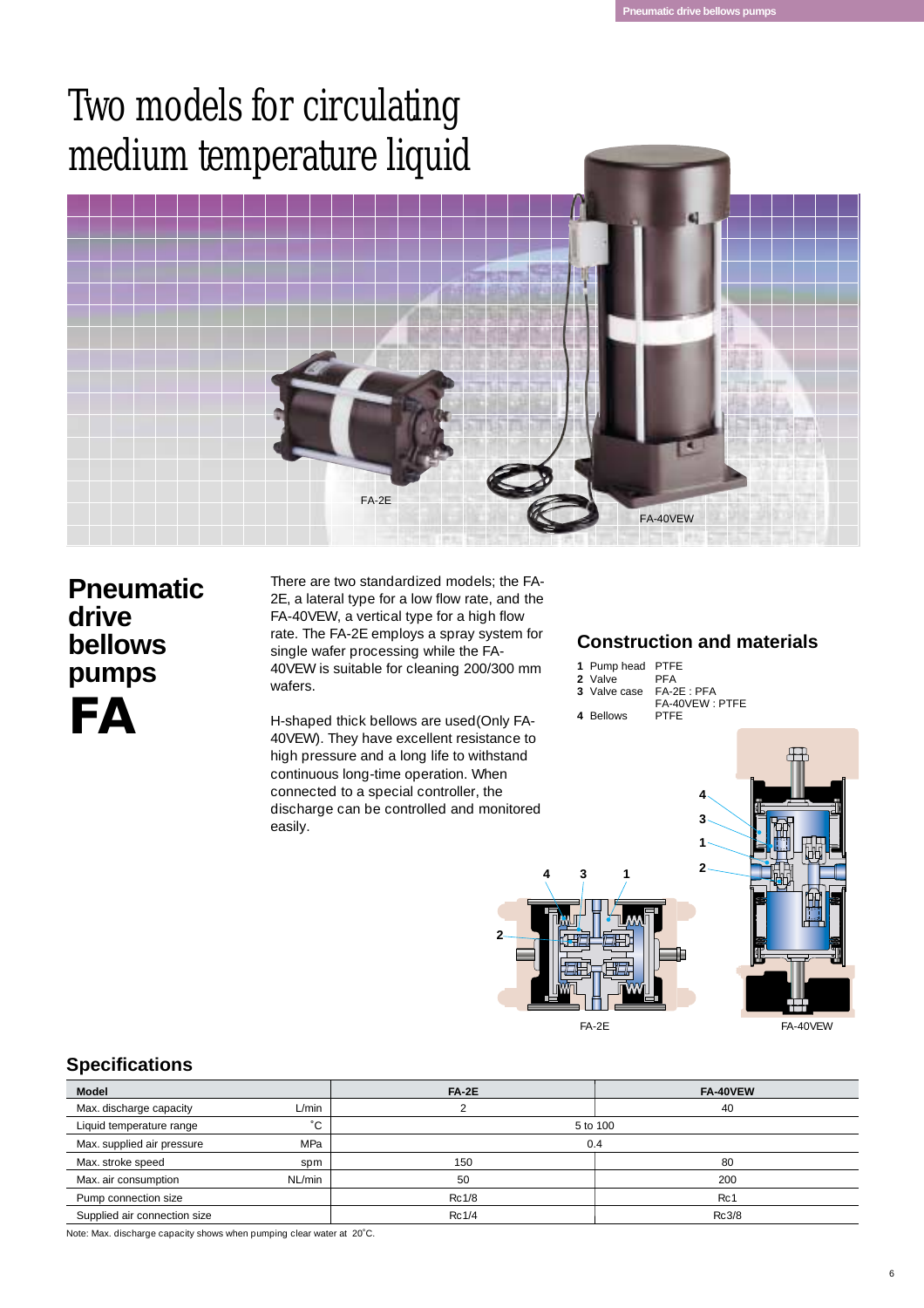# Optional accessories



Pump pressure can be automatically adjusted to minimum pulse pressure regardless of a change in the discharge of the pump likely to be caused by the clogging of a filter. Particles are hindered from passing through filters and pipes are protected from vibrations.

Downtime can be reduced because there is no need of on-the-spot adjustment of pressure.

Installation in existing facilities or equipment is possible.

#### **Construction**



Note : Above illustration shows PDA-H

#### **Specifications**

| Model                                                                                  | <b>PDA-10H</b><br><b>PD-10H</b> | PDA-20H<br><b>PD-20H</b> | <b>PDA-40H</b><br><b>PD-40H</b> | <b>PDA-20W</b>         | <b>PDA-40W</b>         | <b>PDA-80W</b> | <b>PD-20W</b>       | <b>PD-40W</b>  | <b>PD-80W</b>        |
|----------------------------------------------------------------------------------------|---------------------------------|--------------------------|---------------------------------|------------------------|------------------------|----------------|---------------------|----------------|----------------------|
| Applicable pumps                                                                       | FF-10<br>FF-10H                 | FF-20<br>FF-20H          | FA-40VFW<br>FF-40H              | FW-20<br><b>FW-20H</b> | FW-40<br><b>FW-40H</b> | FW-80          | FW-20               | FW-40          | <b>FW-80</b>         |
| Liquid temperature range                                                               |                                 | 20 to 180                |                                 | 10 to 180              |                        | 10 to 100      |                     | 10 to 80       |                      |
| Max.enclosed air pressure MPa                                                          |                                 | 0.3                      | 0.4                             | 0.5                    |                        | 0.5            |                     |                |                      |
| Pulsation pressure range<br>MPa                                                        |                                 | $0.04$ or less           |                                 |                        | $0.06$ or less         |                |                     | $0.06$ or less |                      |
| Connection size                                                                        | $1/2$ <sup>*</sup><br>PFA Tube  | 3/4"<br>PFA Tube         | 1"<br>PFA Tube                  | ø19X ø16<br>PFA Tube   | ด25X ด22<br>PFA Tube   |                | g19Xg16<br>PFA Tube |                | ด25X ด22<br>PFA Tube |
| Supplied air connection size                                                           |                                 | Rc1/4                    |                                 | Rc1/4                  |                        |                | <b>Rc1/4</b>        |                |                      |
| Wet end material                                                                       |                                 | PTFE/PFA                 |                                 | PTFE/PFA               |                        |                | PTFE/PFA            |                |                      |
| Note 1: The damper cannot be used at a pressure above the level specified for the pump |                                 |                          |                                 |                        |                        |                |                     |                |                      |

Note 1: The damper cannot be used at a pressure above the level specified for the pump. Note 2: The range of pulse pressures depends on conditions of usage. For further information, please call us.

**Dampeners PD-H**

Having no automatic pressure adjustment mechanism.

### **Pump driver FD-1/FD-2**



Pump drivers FD-1/2 are low-cost drivers. The FD-1 is for the FF, FF-H, and FA pumps and the FD-2 for the FW and FW-H pumps.

As its fixed stroke rate control function enables the pump to operate with a fixed number of strokes regardless of a change in the pump load on the discharge side, a stable discharge is maintained. Since it is also possible to keep the differential pressure always at a minimum value, the life of the bellows is extended.

The length of time (reference time) required for one shot of the pump can be set. A time-up alarm is output when the pump operates more quickly than the reference time so as to make one aware of the defective operation of the pump.

In the event damage is caused to the bellows, a leak alarm is output to bring the pump to an emergency stop.

#### **Specifications**

|                | Power voltage                                      |                                                    | DC24V ±10%                                                                                               |  |  |  |
|----------------|----------------------------------------------------|----------------------------------------------------|----------------------------------------------------------------------------------------------------------|--|--|--|
|                |                                                    | Power consumption                                  | 24VA or less                                                                                             |  |  |  |
|                |                                                    | Ambient temperature for operation                  | 0 to 55°C                                                                                                |  |  |  |
|                |                                                    | Ambient humidity for operation                     | Corrosive gas is not permited                                                                            |  |  |  |
|                |                                                    | External starting signal                           | AUTO: Relay contact                                                                                      |  |  |  |
|                | External stroke rate variable/<br>switching signal |                                                    | Input resistance:<br>Variable 0 to 100% at 0 to 5 k                                                      |  |  |  |
| External input |                                                    | External stroke rate variable/<br>switching signal | AUTO: Relay contact,<br>Contact ON/Variable by<br>external signal,<br>Contact OFF/<br>Variable by volume |  |  |  |
|                | Maximum pump stroke rate<br>setting/switching      |                                                    | 4-stage changes by dip<br>switch (80, 120, 150 and<br>200 spm)                                           |  |  |  |
|                | External<br>Leak alarm/<br>output<br>time-up alarm |                                                    | Relay contact output                                                                                     |  |  |  |
|                |                                                    | Dimensions in mm                                   | W120 x D120 x H40                                                                                        |  |  |  |
|                | Noto: DC2AV tuno is also available on request      |                                                    |                                                                                                          |  |  |  |

Note: DC24V type is also available on request.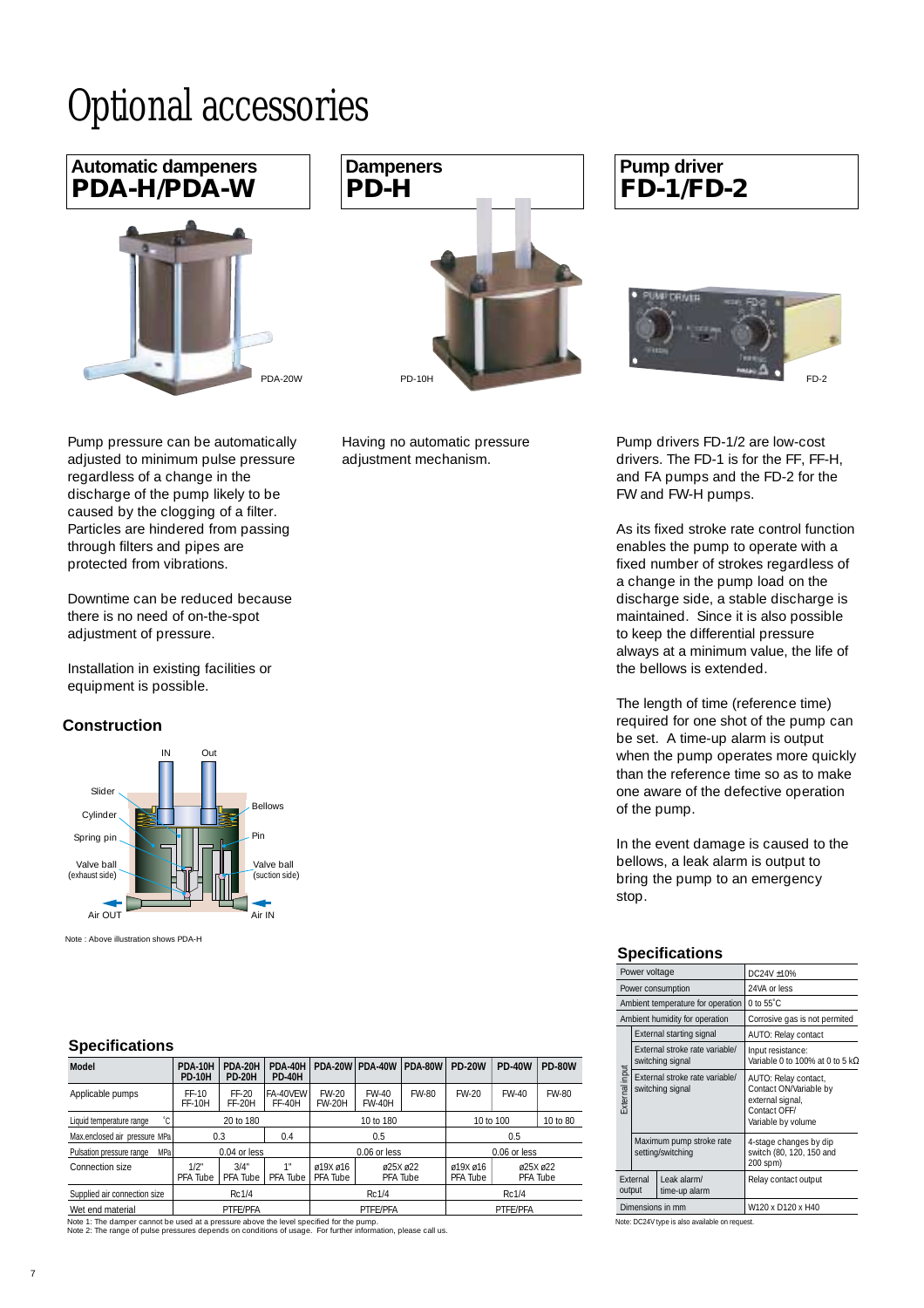#### **Pump controller SC-1/SC-2**



#### **Pump controller FDC-1**



**Pump controller AC-1**



These are controllers specially made for the F series pumps. Each controller can control three pumps simultaneously. The Model SC-1 is for the FF, FF-H, and FA pumps and the SC-2 is for the FW and FW-H pumps.

Owing to their function of fixed flow rate control, the discharge of the pump is kept at a fixed level even when the discharge pressure of the pump changes due to filter clogging so as to maintain stable circulation/filtration.

The range of pump pulsation is held always to a minimum level by automatic control of the pressure of the air fed to the dampener. Thus, onthe-spot adjustment of pressure is no longer necessary.

Since the difference in pressures in and out of the bellows is kept to a minimum value despite a change in the pump load on the discharge side, the life of the bellows is extended.

As it controls the pump at a fixed level of discharge when it is connected to a vacuum regulator, stable circulation and filtration continue despite possible fluctuation of a discharge load due to clogging of the filter or some other reason. Since the difference between the inside pressure and the outside pressure of the bellows can be held at a minimum level, an increase in the life of the bellows is to be expected. Monitoring of the flow rate, the number of strokes and total count are possible. There are two operation modes; the AUTO mode by external signals and the MANU mode for manual operation. In addition to the sensor mode for operation by the proximity switch, the timer mode is provided as standard equipment. This means that if the proximity switch fails, the operation can be continued in the timer mode. Alarm displays such as leak alarm, pump malfunction alarm are available.

#### **Specifications**

|                 | Power voltage                                                                                                                               | DC24V ±10%                                                                                                             |
|-----------------|---------------------------------------------------------------------------------------------------------------------------------------------|------------------------------------------------------------------------------------------------------------------------|
|                 | Power consumption                                                                                                                           | 24VA or less                                                                                                           |
|                 | Ambient temperature for operation                                                                                                           | 0 to 55°C                                                                                                              |
|                 | Ambient humidity for operation                                                                                                              | Corrosive gas is not permited                                                                                          |
| External input  | Command for flow rate<br>switching,<br>start, alarm reset, output ig-<br>noring low pressure alarm                                          | Input signal: Potential free or<br>transistor open collector,<br>ON voltage: 3 V or less,<br>OFF voltage: 18 V or more |
| External output | Leak alarm/defective pump<br>operation alarm, liquid pres-<br>sure upper/middle/lower limit<br>alarms, total account alarm,<br>ready output | Output mode:<br>NPN transistor open collector,<br>Switching capacity:<br>DC 24V 0.4A                                   |
|                 | Dimensions in mm                                                                                                                            | W210 x D180 x H110                                                                                                     |

#### **Specifications**

| opecnications                                                                        |                                                                                               |  |  |  |  |  |
|--------------------------------------------------------------------------------------|-----------------------------------------------------------------------------------------------|--|--|--|--|--|
| Power voltage                                                                        | DC24V+10%                                                                                     |  |  |  |  |  |
| Power consumption                                                                    | 24VA or less                                                                                  |  |  |  |  |  |
| Ambient temperature for operation                                                    | 0 to 50°C                                                                                     |  |  |  |  |  |
| Ambient humidity for operation                                                       | Corrosive gas is not permited                                                                 |  |  |  |  |  |
| Start.<br>External input<br>Alarm reset                                              | No-voltage contact or<br>open collector<br>Voltage ON: 3V maximum<br>Voltage OFF: 18V maximum |  |  |  |  |  |
| Leak alarm<br>External output<br>Pump malfunction alarm<br>Life alarm<br>First alarm | Output form:<br>NPN open collector<br>Switching capacity:<br>DC24V 0.4A                       |  |  |  |  |  |
| Dimensions in mm                                                                     | W158 x D152 x H48                                                                             |  |  |  |  |  |

This is an inexpensive type controller for the F series pumps. Upon receiving a signal from the pump's built-in stroke sensor, the controller reliably activates the solenoid.

It functions to output an alarm in case the pump stops or the bellows are damaged.

#### **Specifications**

| Power voltage                     | AC100V ±10% 50/60 Hz          |
|-----------------------------------|-------------------------------|
| Power consumption                 | 24VA or less                  |
| Ambient temperature for operation | 0 to 60°C                     |
| Ambient humidity for operation    | Corrosive gas is not permited |
| Dimensions in mm                  | W144 x D146 x H72             |

#### **Quick exhaust valve QEV**

When the quick exhaust valve is mounted between a pump and a solenoid, the solenoid is protected from corrosion caused by returned air. In the event the bellows are damaged,

the valve is useful to prevent chemical liquid from sprouting out of the tank into the air and from splashing onto the air side.



QEV-8V

#### **Specifications**

| Model   | Connection size | Applicable models                       |
|---------|-----------------|-----------------------------------------|
| QEV-8V  | Rc1/4           | FW-20/20H. FF-10/10H<br>FF-20/20H. FA-2 |
| QEV-10V | Rc3/8           | FW-40/40H. FF-40H. FA-40                |
| QEV-15V | Rc1/2           | FW-80                                   |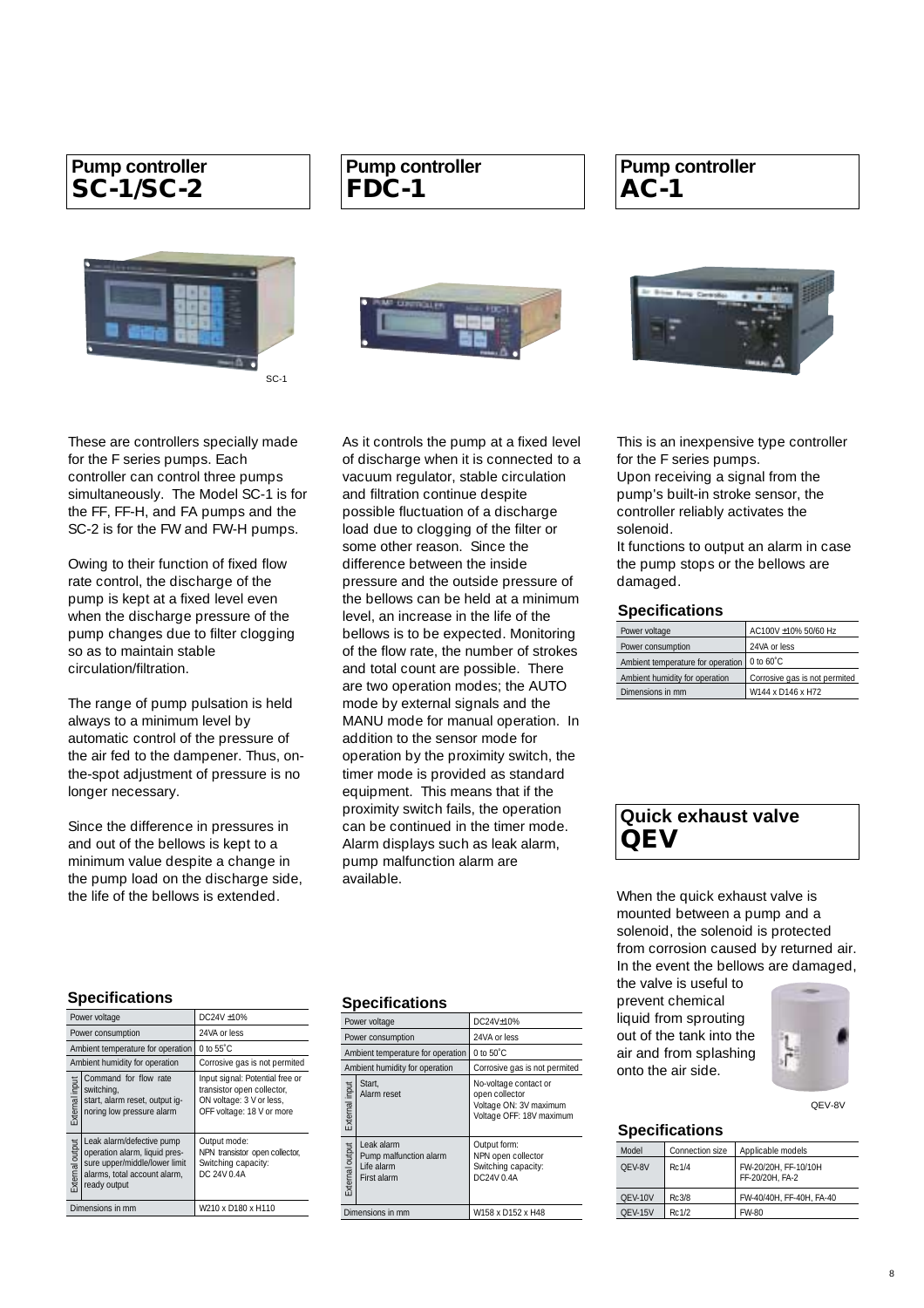#### **Performance curves**



#### **Dimensions in mm**



| <b>Model</b>  | A   | B   | $\mathcal{C}$ | D   | E   | F   | G    | H     |       | J   |
|---------------|-----|-----|---------------|-----|-----|-----|------|-------|-------|-----|
| FW-20/20H     | 346 | 458 | 218           | 221 | 105 | 140 | 22   | 90    | 112   | 182 |
| FW-40/40H     | 434 | 542 | 240           | 250 | 140 | 180 | 25.5 | 102   | 130   | 220 |
| <b>FW-80</b>  | 463 | 600 | 302           | 317 | 185 | 240 | 27   | 119.5 | 158.5 | 317 |
| FF-10/10H     | 266 | 361 | 188           | 191 | 84  | 114 | 14.5 | 82    | 97    | 154 |
| FF-20/20H     | 288 | 400 | 218           | 221 | 105 | 140 | 20   | 91    | 112   | 182 |
| <b>FF-40H</b> | 431 | 533 | 240           | 250 | 140 | 180 | 23.5 | 97    | 130   | 220 |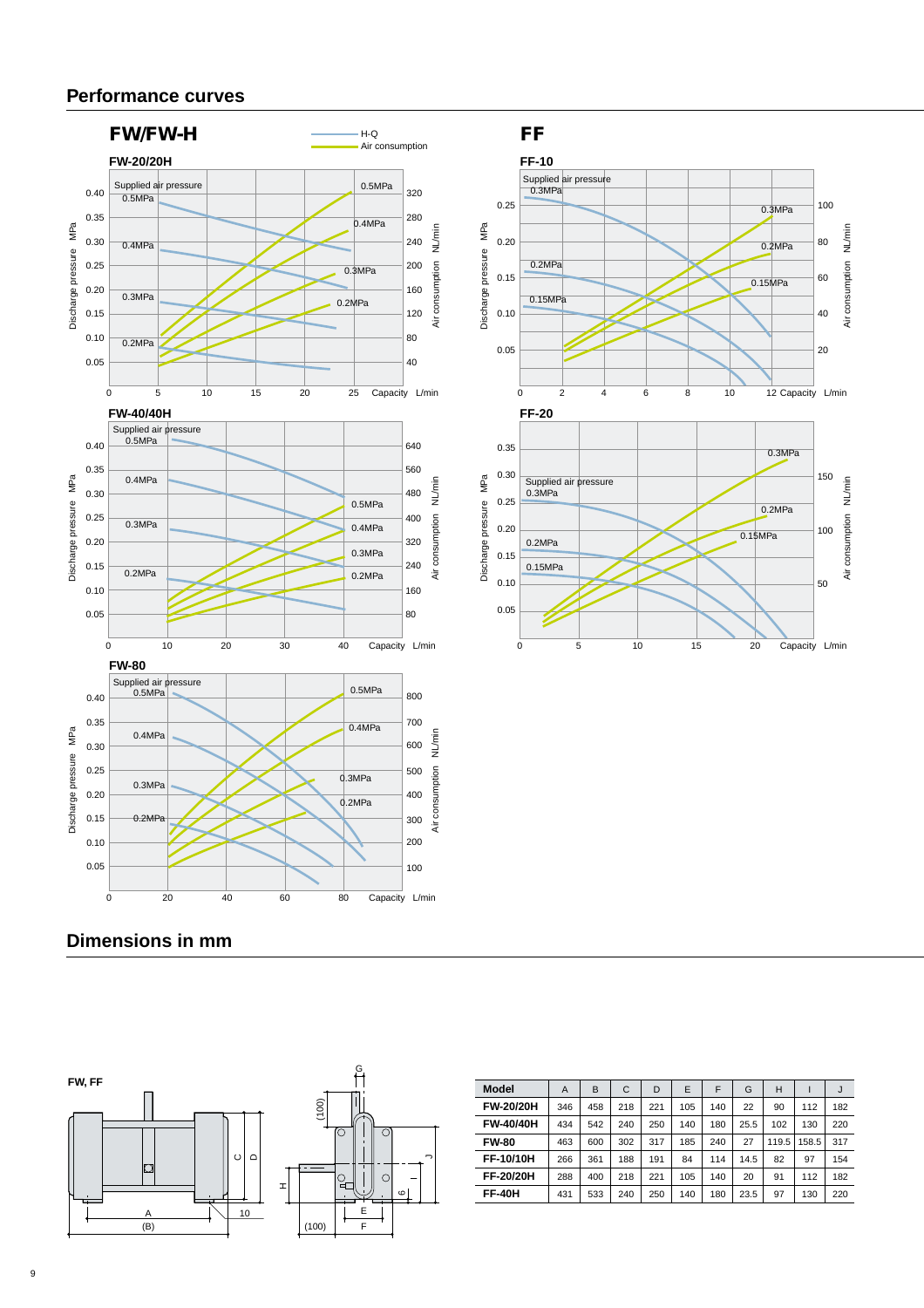







| Model         | Α   | B   | C    |
|---------------|-----|-----|------|
| <b>PD-15H</b> | 110 | 110 | 19.5 |
| <b>PD-30H</b> | 116 | 124 | 22.5 |
| PD-60H        | 142 | 186 | 25.5 |
| PDA-20W       | 148 | 215 | 33   |
| PDA-40W       | 188 | 255 | 36   |
| PDA-80W       | 208 | 323 | 38   |
| <b>PD-20W</b> | 144 | 133 | 50   |
| <b>PD-40W</b> | 160 | 205 | 60   |
| <b>PD-80W</b> | 204 | 273 | 80   |
|               |     |     |      |